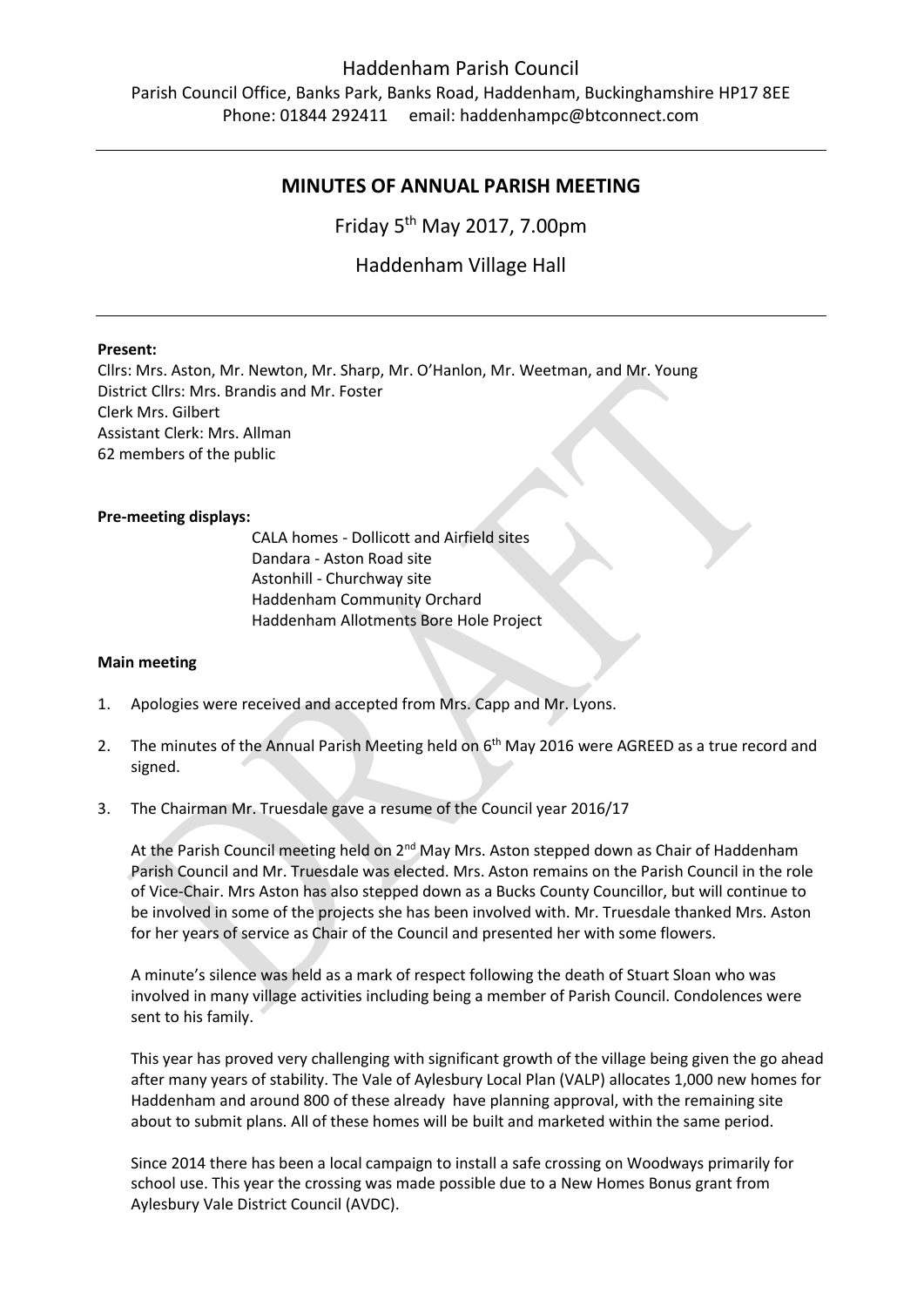One of the biggest local issues has been on street parking on the roads near to the station with residents campaigning for help from the Parish Council to address this. Working with Bucks County Council the first phase of a new parking restriction scheme has been implemented. This will be monitored and a larger scheme may follow.

Following several accidents at the junction of Stanbridge Road and Woodways the Parish Council has obtained permission to install a Vehicle Activated Sign on Stanbridge Road and the road markings and signage have been improved by Bucks County Council.

The Village handyman left the Parish Council at the end of 2017. It was decided to use a contractor for village maintenance and the contract was awarded to Aspire community Works who started in April. Feedback so far has been positive.

St. Mary's Churchyard will be formally closed in June and the Church has opted to pass maintenance responsibility to the Parish Council. As the existing contractor has been reliable the Parish Council has agreed to retain them. Land for a new burial ground has been allocated in the planning application for the Glebe site. The ground will need to be tested for suitability and the Parish Council is researching becoming a burial authority.

The precept increase has been limited this year after the previous bigger increase. The internal auditor has recommended investing in proper accounting software so the Parish Council has agreed to trial the EDGEIT accounts package.

The 50% growth of the village will bring an increased need for sports facilities and developer funding for this. Meetings have been held with the active sports groups in the village and PCMS Design have been commissioned to assist with the design of new pitches and pavilions, including updating the Woodways site.

There has been a Parish Council supported project to install a borehole on the Allotment site. This is now close to being commissioned.

Over the next 12 months thought will need to be given to welcoming new comers to the village as they will contribute to village life in the future. The Parish Council will take on major new assets with the sports facilities and will need to plan ahead for expansion of grounds maintenance responsibilities. It is highly likely there will be a new Unitary Authority to work with, including the possibility of additional devolved services.

Steve Sharp is leading the entry for the Village of the Year competition run by Channel 4. Something similar was run before and proved a good morale booster.

## **District Councillor reports:**

## Judy Brandis

At the recent Village Society hustings it became apparent that many people were not aware of what is happening locally. The VALP has monopolised work at the District and has been delayed again due to the release of the White paper. There will be a consultation later in the year. A decision will need to be made on which unitary authority model to use, one for the whole of Buckinghamshire, or to divide into north and south with Aylesbury Vale kept separate. The Secretary of State was due to decide in April but this has been delayed by the election. Workshops are being run for parishes and towns. In 2019 the government grant will be zero. AVDC has set up several businesses to increase income as council tax charge does not cover everything. A private hire car database is being set up as there are concerns about Uber as not all areas are covered. It is important to reinstate chapter 6 of the Neighbourhood Plan before AVDC starts work on its next local plan.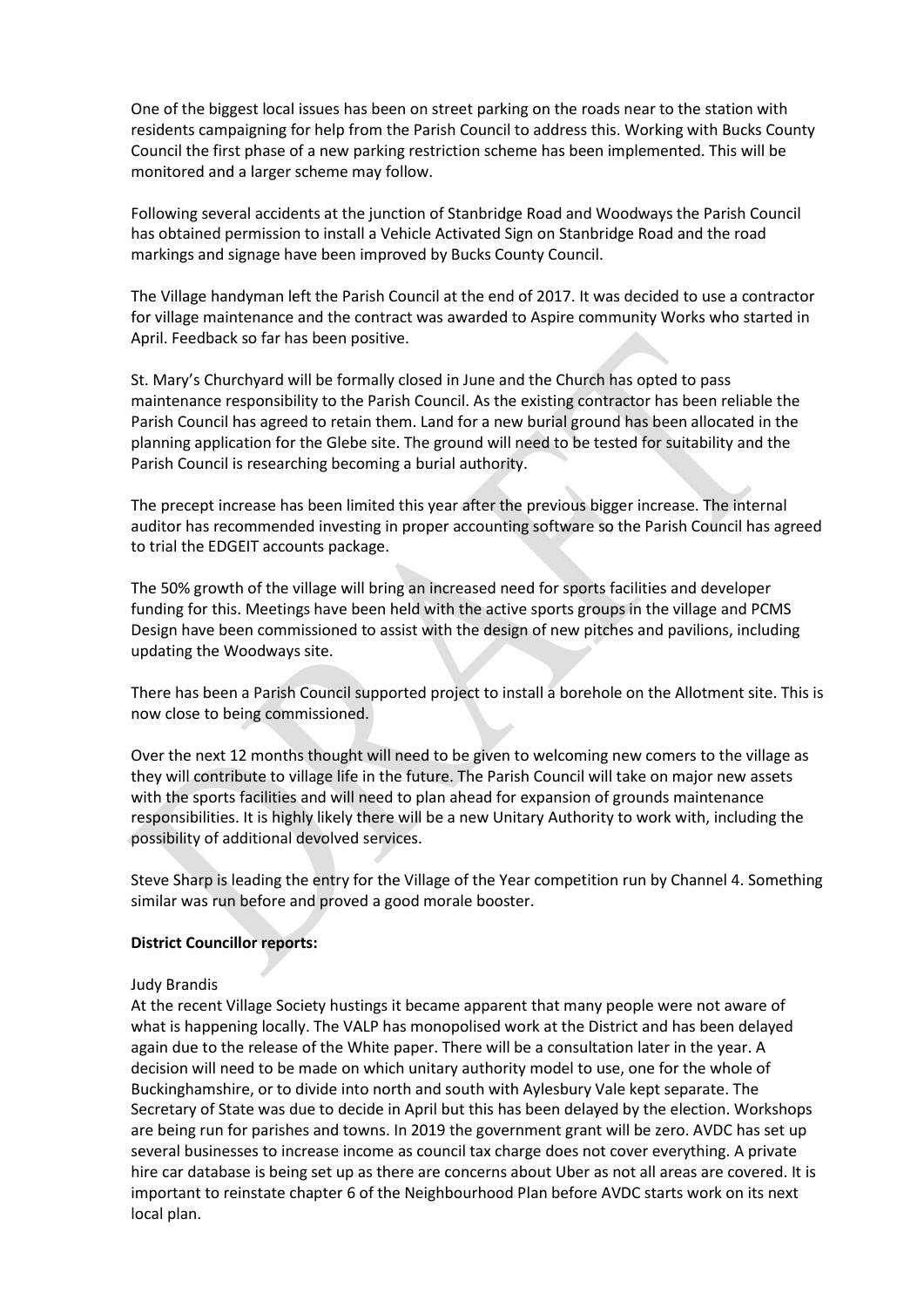## Brian Foster

AVDC is the local planning authority so all planning decisions are made there. 800 homes have already been approved for Haddenham. There are over 100 parishes in Aylesbury Vale and AVDC is expected to decide every planning application. Mr. Foster is currently Vice-Chair of the Strategic Development Management Committee which deals with larger applications. The VALP will deliver 27,000 new houses in Aylesbury Vale, this was 34,000 until recently. Haddenham is one of 5 strategic settlements, Aylesbury gets the biggest share of new homes and the rest must be divided between the remaining four. In recent years decisions have been directed by central government policy, the goal posts have been moving, policies have been scrapped on open countryside and edge of settlement developments. This is their reaction to the housing crisis. The National Planning Policy Framework (NPPF) was published in 2012, the key paragraph in this document states 'there should be a presumption in favour of sustainable development', this is the context in which AVDC makes its decisions. Next is the final stage of the VALP, in July there will be further public consultation, then the plan will go to the Inspector and a public inquiry will be held next spring. Hopefully the Secretary of State will then approve the plan.

- 4. Open forum registered electors of the parish were invited to raise issues.
	- The Safe Walking and Cycling Group is keen for the Haddenham Transport Study that was promised to be carried out. Are there any opportunities for funding it? *This needs to be done with the support of Bucks County Council which is the highway authority. Responses made to BCC and AVDC as part of the VALP have asked for this. Aylesbury and Buckingham have had these surveys done for the VALP and we think Haddenham should also have been assessed. It should include circulation, parking, and speeding and respect the conservation area and heritage assets. We are actively pushing for the haddenham to Thame cycleway and have met with Thame Town council to agree a common approach between HPC / TTC/ BCC / OCC. It may become easier with a unitary authority.*
	- Volunteers will be needed for the next neighbourhood plan. It has been accepted that there will be some development. The last plan was rubbished by the District, would the next neighbourhood plan be listened to?

*Mrs Brandis - only chapter 6 was removed due to an error, so it must be re-done. mr. Truesdale - I went to the House of Commons for a meeting to discuss neighbourhood planning. There has been no clarity from the outset where neighbourhood plans sit in the hierarchy of plan making. The impression was that a neighbourhood plan would set the tone for villages but the government would realistically never allow that as there needs to be a nationwide picture. A neighbourhood plan needs to fit within the district's needs, this was misleading for parishes. The National Infrastructure Commission is a new quango appointed to*  look at major infrastructure but not housing. However, published reports give a reasoned *argument for a growth zone along the Cambridge - Milton Keynes - Oxford corridor. The Chancellor has already announced funding for the railway link. Funds will also be needed for the expressway. The Cambridge - Milton Keynes section is already fixed but the western side still has 3 options, the southern route running essentially along the A418. Design work is ongoing and the District and County Councils will be consulted but the NIC will report back to the government for a decision. This will have a big impact on development in Aylesbury Vale. It is possible that both Haddenham and Winslow could have new settlements.*

 Mrs. Brandis is not quite right about the neighbourhood plan. AVDC approved the Glebe site against the neighbourhood plan. If there were mistakes in the plan they were small and it was disproportionate to withdraw the housing chapter. AVDC did not support the neighbourhood plan. It is important to start work again soon on the neighbourhood plan. The NIC should be taken seriously and we will need the neighbourhood plan to support any argument with the NIC. Letter have been sent by the Village Society to John Bercow MP and Andrew Adonis who would also be happy to hear from HPC. The NIC consultation will open at the end of May.